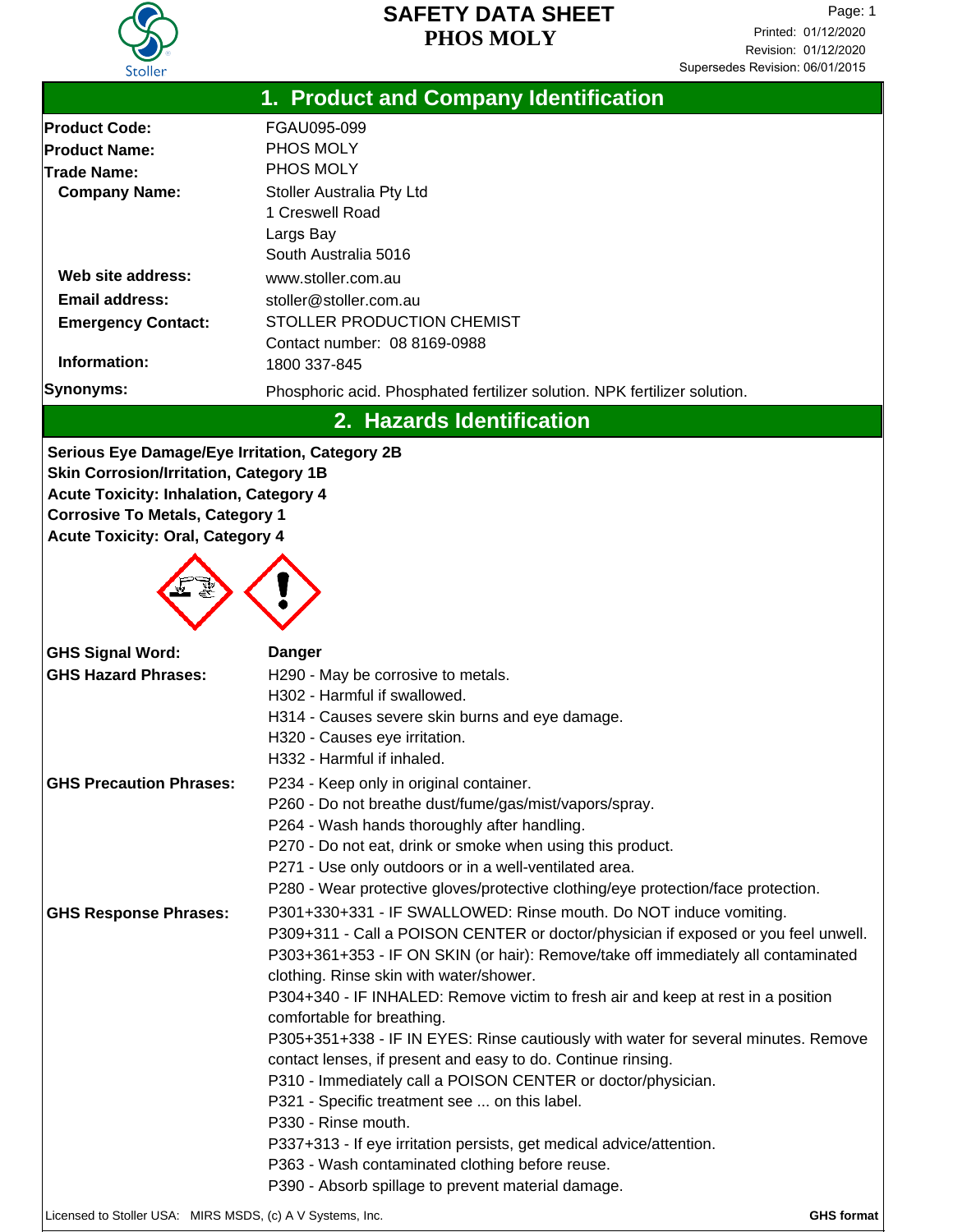|                                                         | 3. Composition/Information on Ingredients                                                                                                                 |
|---------------------------------------------------------|-----------------------------------------------------------------------------------------------------------------------------------------------------------|
| Ingestion:                                              | May cause mouth and esophagus burns, gastrointestinal damage, malaise, nausea.<br>Large doses may cause permanent damage or even death.                   |
| <b>Eye Contact:</b>                                     | Contact with product may cause severe irritation, blurred vision, eye tissue damage.                                                                      |
| <b>Skin Contact:</b>                                    | May cause discomfort, skin irritation or rash, even burns unless treated promptly.                                                                        |
|                                                         | Prolonged exposure to vapors may cause sore throat and severe irritation of respiratory<br>tract.                                                         |
| Inhalation:                                             | Causes chemical burns to the respiratory tract. May cause respiratory tract irritation. May<br>be harmful if inhaled.                                     |
| <b>Potential Health Effects</b><br>(Acute and Chronic): | Chronic: Severe exposure can cause permanent skin and eye burns and liver damage,<br>even death.                                                          |
| <b>GHS Storage and Disposal</b><br><b>Phrases:</b>      | P405 - Store locked up.<br>P501 - Dispose of contents/container to treatment at a permitted facility or as advised by<br>your local regulatory authority. |
|                                                         |                                                                                                                                                           |

| CAS#      | Components (Chemical Name)  | <b>Concentration</b> |  |
|-----------|-----------------------------|----------------------|--|
| 7664-38-2 | Phosphoric acid             | $<$ 45.0 %           |  |
| $57-13-6$ | Urea                        | $< 7.5\%$            |  |
|           | 10102-40-6 Sodium molybdate | $<10.0\%$            |  |

|                                                      | <b>4. First Aid Measures</b>                                                                                                                                                                                                                                                             |
|------------------------------------------------------|------------------------------------------------------------------------------------------------------------------------------------------------------------------------------------------------------------------------------------------------------------------------------------------|
| <b>Emergency and First Aid</b><br><b>Procedures:</b> | Victims of severe exposure to chemicals must be taken to health providing centers for<br>medical attention. If necessary, also rescuers must be attended. Always bring with victim<br>a copy of label and SDS of product to health professional.                                         |
| In Case of Inhalation:                               | Get medical aid immediately. Remove from exposure and move to fresh air immediately.<br>If not breathing, give artificial respiration. If breathing is difficult, give oxygen.                                                                                                           |
|                                                      | Move patient to fresh air. Supplemental oxygen may be needed. Assure mucous does<br>not obstruct airway. Seek medical attention if victim's breathing is difficult.                                                                                                                      |
| In Case of Skin Contact:                             | Wipe off excess product and immediately wash affected area thoroughly with abundant<br>soap and water. Remove contaminated clothing taking care not to impregnate eyes.<br>Seek medical attention if irritation occurs.                                                                  |
| In Case of Eye Contact:                              | Holding eyelids apart, immediately flush eyes with running water for at least 15 minutes.<br>Seek medical attention if severe irritation occurs.                                                                                                                                         |
| In Case of Ingestion:                                | Immediately contact a physician or poison control center for treatment advice. Victim<br>should drink milk, egg whites or large quantities of water. DO NOT INDUCE VOMITING.<br>Never give anything by mouth to someone who is unconscious, having convulsions, or<br>unable to swallow. |
| <b>Note to Physician:</b>                            | Symptomatic treatment.                                                                                                                                                                                                                                                                   |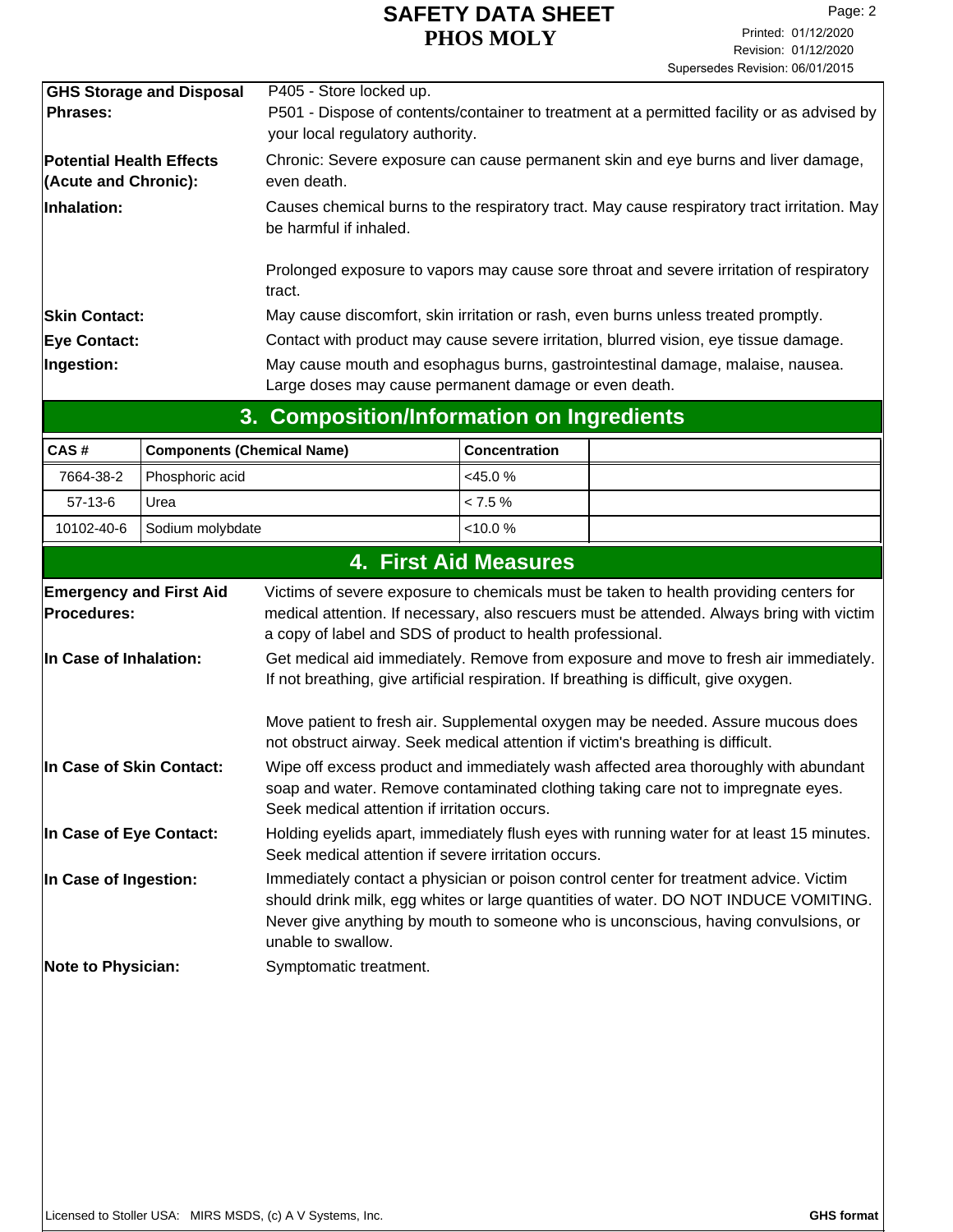| 5. Fire Fighting Measures                                                                         |                                                                                                                                                                                                                                                                                                                                                                                                                                                                  |  |  |  |
|---------------------------------------------------------------------------------------------------|------------------------------------------------------------------------------------------------------------------------------------------------------------------------------------------------------------------------------------------------------------------------------------------------------------------------------------------------------------------------------------------------------------------------------------------------------------------|--|--|--|
| Flash Pt:                                                                                         | N.A.                                                                                                                                                                                                                                                                                                                                                                                                                                                             |  |  |  |
| <b>Explosive Limits:</b>                                                                          | LEL: N.A.<br>UEL: N.A.                                                                                                                                                                                                                                                                                                                                                                                                                                           |  |  |  |
| <b>Autoignition Pt:</b>                                                                           | N.A.                                                                                                                                                                                                                                                                                                                                                                                                                                                             |  |  |  |
|                                                                                                   | Suitable Extinguishing Media:Use all means adequate to fight surrounding fire: water, foam, CO2, dry chemicals, etc.                                                                                                                                                                                                                                                                                                                                             |  |  |  |
| <b>Fire Fighting Instructions:</b>                                                                | It is recommended that firefighters wear self-contained breathing apparatus and full<br>protective equipment, like chemical resistant clothing.                                                                                                                                                                                                                                                                                                                  |  |  |  |
| <b>Flammable Properties and</b><br>Hazards:                                                       | Toxic gasses by reaction with metals; aldehydes, cyanides, sulfides. Phosphoric acid<br>may produce flammable hydrogen gas by reaction with chlorides and stainless steel. Not<br>enough data for this particular solution. Toxic fumes may be generated under fire<br>conditions.                                                                                                                                                                               |  |  |  |
| <b>Hazardous Combustion</b><br><b>Products:</b>                                                   | Produces a violent exothermic reaction with sodium tetrahydroborate.                                                                                                                                                                                                                                                                                                                                                                                             |  |  |  |
|                                                                                                   | <b>6. Accidental Release Measures</b>                                                                                                                                                                                                                                                                                                                                                                                                                            |  |  |  |
| <b>Protective Precautions,</b><br><b>Protective Equipment and</b><br><b>Emergency Procedures:</b> | In case of a large spill, clear and isolate the affected area and protect people. Such<br>releases should be responded to by trained personnel using pre-planned procedures.<br>In the event of an incidental release, minimum Personal Protective Equipment must be<br>worn: latex or rubber gloves and boots, goggles or full face-shield and coveralls or long<br>sleeved shirt and pants.                                                                    |  |  |  |
| <b>Steps To Be Taken In Case</b><br>Material Is Released Or<br>Spilled:                           | It is necessary to contain the spill into the smallest area possible by diking, scooping,<br>etc., and recover liquid into an appropriate container for salvage or later use. Neutralize<br>residues with lime, then absorb onto dry carrier such as dirt, vermiculite or other<br>absorbent material, put in covered, labeled containers and dispose of as a dry waste in<br>accordance with Federal, State and Local hazardous waste disposal regulations.     |  |  |  |
|                                                                                                   | 7. Handling and Storage                                                                                                                                                                                                                                                                                                                                                                                                                                          |  |  |  |
| <b>Precautions To Be Taken in</b><br>Handling:                                                    | All personnel who handle this material should be trained to work with it safely. Avoid<br>breathing vapors or mist; use in well-ventilated location. Empty containers may contain<br>residual liquid or vapors and therefore should be handled the same as full containers. Do<br>not rinse containers and reuse for other purposes. When diluting, add small amounts of<br>acid to water, do not add water to acid since it may cause sputtering and splashing. |  |  |  |
| <b>Precautions To Be Taken in</b><br>Storing:                                                     | Inspect all incoming containers before storage to ensure all are properly labeled and not<br>damaged. Store in a cool, dry place, away from direct sunlight, sources of intense heat<br>or where freezing is possible. Store away from food, feed and clothing materials.<br>Whenever possible, place chemicals on secondary containers or diked area. Keep<br>containers tightly closed when not in use. Keep away from children and domestic<br>animals.       |  |  |  |
|                                                                                                   | <b>8</b> Evnosure Controls/Personal Protection                                                                                                                                                                                                                                                                                                                                                                                                                   |  |  |  |

| CAS#       | <b>Partial Chemical Name</b> | <b>OSHA TWA</b>                             | <b>ACGIH TWA</b>                                      | <b>Other Limits</b> |
|------------|------------------------------|---------------------------------------------|-------------------------------------------------------|---------------------|
| 7664-38-2  | Phosphoric acid              | PEL: 1 $mg/m3$<br>STEL: 3 mg/m <sup>3</sup> | TLV: 1 mg/m <sup>3</sup><br>STEL: 3 mg/m <sup>3</sup> | No data.            |
| $57-13-6$  | Urea                         | No data.                                    | TLV: $10 \text{ mg/m}^3$                              | No data.            |
| 10102-40-6 | Sodium molybdate             | PEL: $5 \text{ mg/m}^3$ as Mo               | TLV: 5 mg/m <sup>3</sup> as Mo                        | No data.            |

## **8. Exposure Controls/Personal Protection**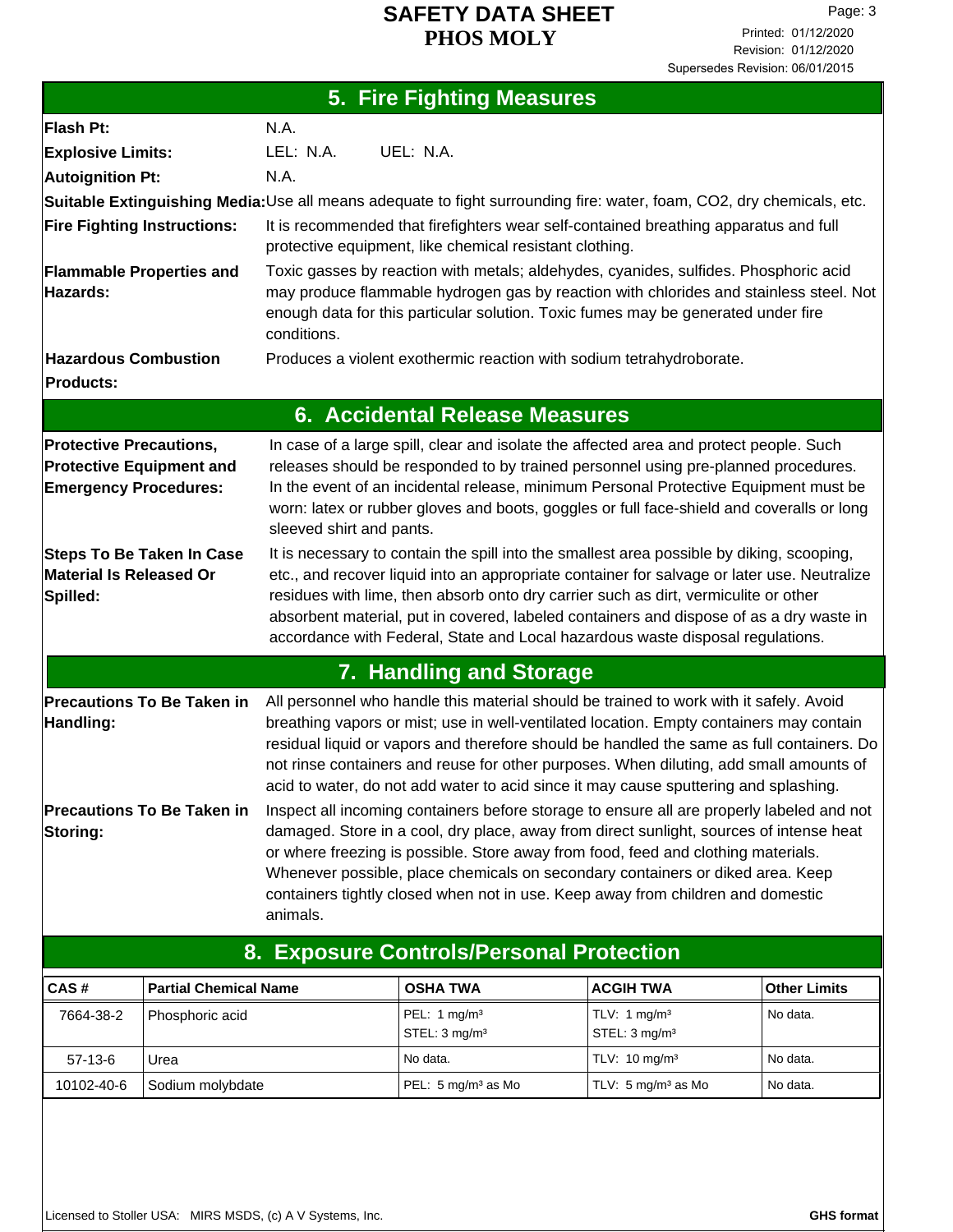| CAS#                                               | <b>Chemical Name</b>                 | <b>Jurisdiction</b>                                                                                                                                                                                                                                                                                                       | <b>Recommended Exposure Limits</b>                                     | <b>Notations</b> |  |
|----------------------------------------------------|--------------------------------------|---------------------------------------------------------------------------------------------------------------------------------------------------------------------------------------------------------------------------------------------------------------------------------------------------------------------------|------------------------------------------------------------------------|------------------|--|
| 7664-38-2                                          | Phosphoric acid                      | Australia                                                                                                                                                                                                                                                                                                                 | TWA: 1 mg/m3 ()                                                        |                  |  |
|                                                    |                                      |                                                                                                                                                                                                                                                                                                                           | STEL: 3 mg/m3 ()                                                       |                  |  |
| (Specify Type):                                    | <b>Respiratory Equipment</b>         | A respiratory protection program that meets OSHA's 29 CFR 1910.134 and ANSI Z88.2<br>requirements or European Standard EN 149 must be followed whenever workplace<br>conditions warrant respirator use. Where protection from nuisance levels of dusts are<br>desired, use type N95 (US) or type P1 (EN 143)) dust masks. |                                                                        |                  |  |
|                                                    |                                      | Wear a NIOSH/OSHA approved respirator if working conditions require doing so.                                                                                                                                                                                                                                             |                                                                        |                  |  |
| <b>Eye Protection:</b>                             |                                      |                                                                                                                                                                                                                                                                                                                           | Safety glasses should be worn in any type of operation with chemicals. |                  |  |
| <b>Protective Gloves:</b>                          |                                      | Acid resistant gloves.                                                                                                                                                                                                                                                                                                    |                                                                        |                  |  |
|                                                    | <b>Other Protective Clothing:</b>    | Long-sleeved shirt, long pants and protective shoes should be worn as a good safety<br>practice.                                                                                                                                                                                                                          |                                                                        |                  |  |
| <b>Engineering Controls</b><br>(Ventilation etc.): |                                      | General ventilation is usually adequate. Local exhaust should be used if needed for safe,<br>comfortable working conditions. An eye bath and washing facilities should be readily<br>available.                                                                                                                           |                                                                        |                  |  |
| <b>Practices:</b>                                  | <b>Work/Hygienic/Maintenance</b>     | As a general rule, do not eat, drink, smoke, and/or chew gum or tobacco when handling<br>chemicals. Wash thoroughly after handling this product. Remove all dirty or<br>contaminated clothing and wash it before reusing.                                                                                                 |                                                                        |                  |  |
| <b>Controls:</b>                                   | <b>Environmental Exposure</b>        | If spilling or leakage occurs, contain and clean if safe to do so. Prevent from reaching<br>drains, sewer, or waterways.                                                                                                                                                                                                  |                                                                        |                  |  |
|                                                    |                                      |                                                                                                                                                                                                                                                                                                                           | 9. Physical and Chemical Properties                                    |                  |  |
| <b>Physical States:</b>                            |                                      | [X] Liquid<br>$[ \ ]$ Gas                                                                                                                                                                                                                                                                                                 | [ ] Solid                                                              |                  |  |
|                                                    | <b>Appearance and Odor:</b>          | Colorless to light greenish color.                                                                                                                                                                                                                                                                                        |                                                                        |                  |  |
|                                                    |                                      | Neutral or no odor.                                                                                                                                                                                                                                                                                                       |                                                                        |                  |  |
| pH:                                                |                                      | $0 - 2$                                                                                                                                                                                                                                                                                                                   |                                                                        |                  |  |
| <b>Melting Point:</b>                              |                                      | N.A.                                                                                                                                                                                                                                                                                                                      |                                                                        |                  |  |
| <b>Boiling Point:</b>                              |                                      | <b>NE</b>                                                                                                                                                                                                                                                                                                                 |                                                                        |                  |  |
| Flash Pt:                                          |                                      | N.A.                                                                                                                                                                                                                                                                                                                      |                                                                        |                  |  |
| <b>Evaporation Rate:</b>                           |                                      | N.E.                                                                                                                                                                                                                                                                                                                      |                                                                        |                  |  |
|                                                    | Flammability (solid, gas):           | Product is non-flammable.                                                                                                                                                                                                                                                                                                 |                                                                        |                  |  |
| <b>Explosive Limits:</b>                           |                                      | UEL: N.A.<br>LEL: N.A.                                                                                                                                                                                                                                                                                                    |                                                                        |                  |  |
| mm Hg):                                            | Vapor Pressure (vs. Air or           | N.E.<br>at 20.0 C                                                                                                                                                                                                                                                                                                         |                                                                        |                  |  |
|                                                    | Vapor Density (vs. Air = 1):         | N.E.                                                                                                                                                                                                                                                                                                                      |                                                                        |                  |  |
|                                                    | <b>Specific Gravity (Water = 1):</b> | $1.3 - 1.34$                                                                                                                                                                                                                                                                                                              |                                                                        |                  |  |
| <b>Density:</b>                                    |                                      | N.E.                                                                                                                                                                                                                                                                                                                      |                                                                        |                  |  |
| <b>Solubility in Water:</b>                        |                                      | 100%                                                                                                                                                                                                                                                                                                                      |                                                                        |                  |  |
| <b>Saturated Vapor</b>                             |                                      | N.E.                                                                                                                                                                                                                                                                                                                      |                                                                        |                  |  |
| Concentration:                                     |                                      |                                                                                                                                                                                                                                                                                                                           |                                                                        |                  |  |
|                                                    |                                      |                                                                                                                                                                                                                                                                                                                           |                                                                        |                  |  |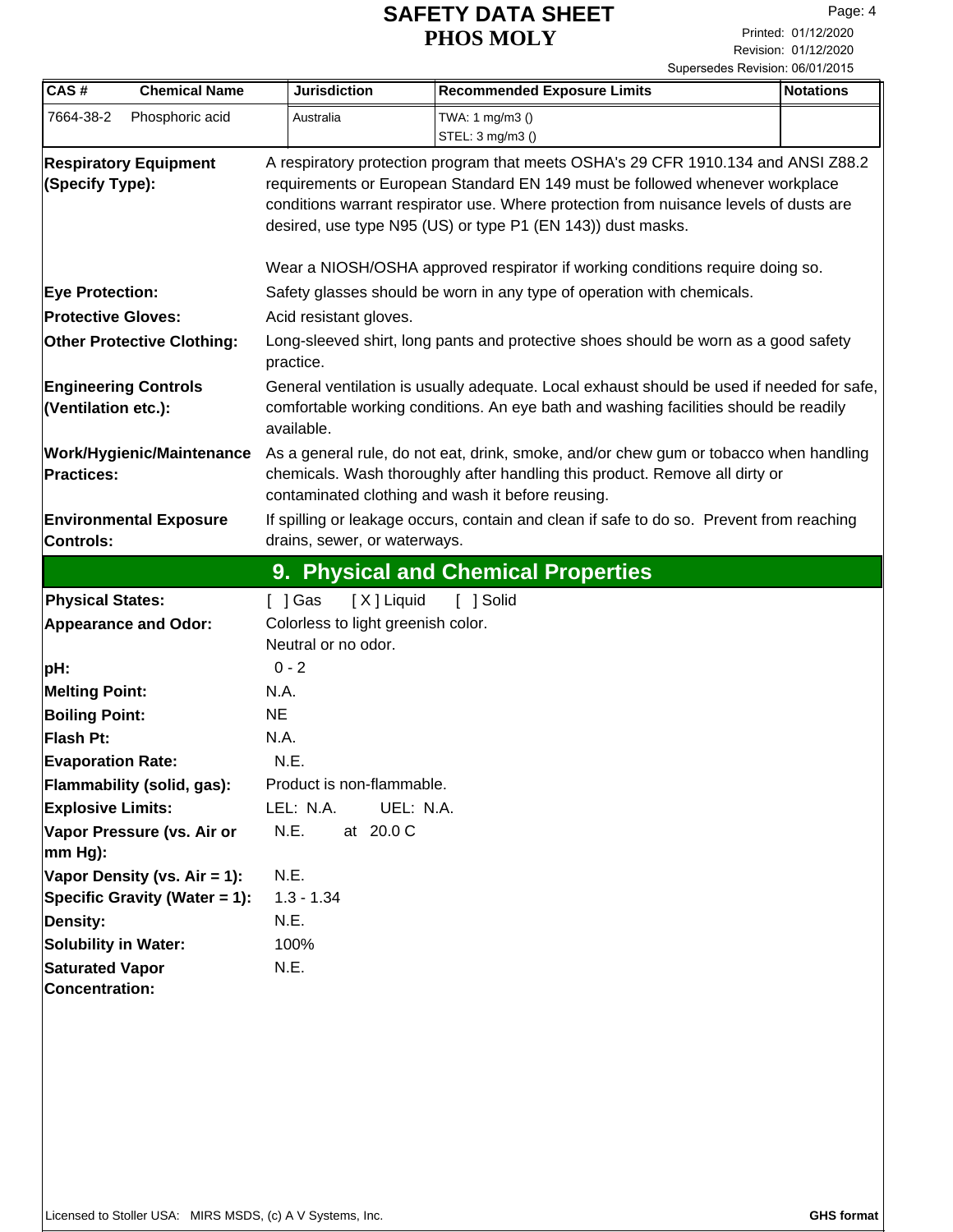| <b>Octanol/Water Partition</b>                       | N.E.                                                                                                                                                                                                                                                                                                                      |  |  |  |
|------------------------------------------------------|---------------------------------------------------------------------------------------------------------------------------------------------------------------------------------------------------------------------------------------------------------------------------------------------------------------------------|--|--|--|
| Coefficient:                                         |                                                                                                                                                                                                                                                                                                                           |  |  |  |
| <b>Autoignition Pt:</b>                              | N.A.                                                                                                                                                                                                                                                                                                                      |  |  |  |
| <b>Decomposition Temperature: NE</b>                 |                                                                                                                                                                                                                                                                                                                           |  |  |  |
| <b>Viscosity:</b>                                    | N.E.                                                                                                                                                                                                                                                                                                                      |  |  |  |
| Molecular Formula & Weight: Proprietary              | 0.0                                                                                                                                                                                                                                                                                                                       |  |  |  |
|                                                      | <b>10. Stability and Reactivity</b>                                                                                                                                                                                                                                                                                       |  |  |  |
| Stability:                                           | Unstable [ ]<br>Stable [X]                                                                                                                                                                                                                                                                                                |  |  |  |
| <b>Conditions To Avoid -</b>                         | High heat. Mixture with incompatible materials.                                                                                                                                                                                                                                                                           |  |  |  |
| Instability:                                         |                                                                                                                                                                                                                                                                                                                           |  |  |  |
| Avoid:                                               | Incompatibility - Materials To Alkalies, oxidizing agents, metals like steel, copper or aluminum. Phosphoric acid<br>produces a violent reaction with sodium tetrahydroborate. Exothermic reactions with<br>alcohols, glycols, aldehydes, amines, amides, esters, organic peroxides.                                      |  |  |  |
|                                                      | Hazardous Decomposition or Flammable gasses by reaction with metals; aldehydes, cyanides, sulfides. Explosive,                                                                                                                                                                                                            |  |  |  |
| <b>Byproducts:</b>                                   | flammable hydrogen gas by reaction with chlorides and stainless steel.                                                                                                                                                                                                                                                    |  |  |  |
| <b>Possibility of Hazardous</b><br><b>Reactions:</b> | Will occur [ ]<br>Will not occur [X]                                                                                                                                                                                                                                                                                      |  |  |  |
| <b>Conditions To Avoid -</b>                         | No data available.                                                                                                                                                                                                                                                                                                        |  |  |  |
| <b>Hazardous Reactions:</b>                          |                                                                                                                                                                                                                                                                                                                           |  |  |  |
|                                                      | <b>11. Toxicological Information</b>                                                                                                                                                                                                                                                                                      |  |  |  |
|                                                      |                                                                                                                                                                                                                                                                                                                           |  |  |  |
| <b>Toxicological Information:</b>                    | Mutagenicity: The components of this product are not reported to produce mutagenic<br>effects in humans.                                                                                                                                                                                                                  |  |  |  |
|                                                      | Embryotoxicity: The components of this product are not reported to produce embryotoxic<br>effects in humans.                                                                                                                                                                                                              |  |  |  |
|                                                      | Teratogenicity: The components of this product are not reported to produce teratogenic<br>effects in humans.                                                                                                                                                                                                              |  |  |  |
|                                                      | Reproductive Toxicity: The components of this product are not reported to produce toxic<br>reproductive effects in humans. However, urea is being investigated as a reproductive<br>effector.                                                                                                                             |  |  |  |
|                                                      | CAS# 7664-38-2: Acute toxicity, LD50, Oral, Rat, 1530. MG/KG. Result: Behavioral:<br>Somnolence (general depressed activity). Kidney, Ureter, Bladder: Hematuria. Skin and<br>Appendages: Other: Hair.; BIOFAX Industrial Bio-Test Laboratories, Inc., Data Sheets.,<br>Vol/p/yr: 17-4, 1970                              |  |  |  |
|                                                      | Acute toxicity, LD50, Skin, Species: Rabbit, 2740. MG/KG. Result: Behavioral:<br>Somnolence (general depressed activity). Behavioral: Excitement. ; BIOFAX Industrial<br>Bio-Test Laboratories, Inc., Data Sheets., Vol/p/yr: 17-4, 1970<br>CAS# 57-13-6: Acute toxicity, LD50, Oral, Rat, 8471. MG/KG. Result: Autonomic |  |  |  |
|                                                      | Nervous System: Other (direct) parasympathomimetic. Behavioral: Coma.<br>Gastrointestinal: Hypermotility, diarrhea. ; Gigiena i Sanitariya, Mezhdunarodnaya Kniga,<br>ul. B. Yakimanka, 39, 113095, Moscow 113095 Russia, Vol/p/yr: 51(6),8, 1986                                                                         |  |  |  |
| <b>Carcinogenicity/Other</b><br>Information:         | The components of this product are not listed as a carcinogenic by CPDB, IARC, NTP,<br>OSHA, CAL/OSHA and ACGIH.                                                                                                                                                                                                          |  |  |  |
| <b>Carcinogenicity:</b>                              | NTP? No<br>IARC Monographs? No<br><b>OSHA Regulated? No</b>                                                                                                                                                                                                                                                               |  |  |  |
|                                                      |                                                                                                                                                                                                                                                                                                                           |  |  |  |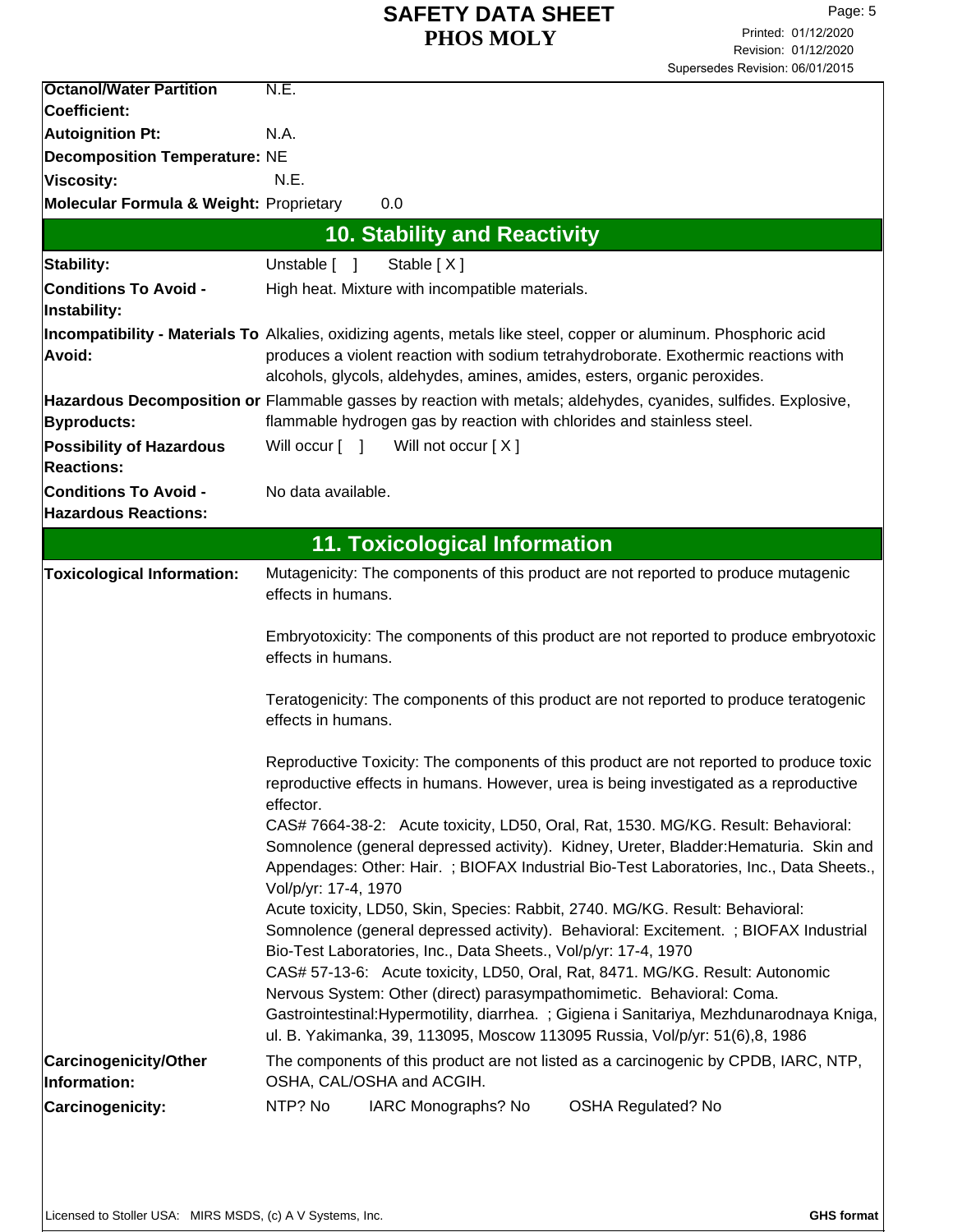| <b>12. Ecological Information</b>                                                                                                                                                                                                                                         |                                                                                                                                                                                                                                                                                                                                                                                                                                                                                                                                                                                                                                                                                                                                               |                                                                                                |        |  |
|---------------------------------------------------------------------------------------------------------------------------------------------------------------------------------------------------------------------------------------------------------------------------|-----------------------------------------------------------------------------------------------------------------------------------------------------------------------------------------------------------------------------------------------------------------------------------------------------------------------------------------------------------------------------------------------------------------------------------------------------------------------------------------------------------------------------------------------------------------------------------------------------------------------------------------------------------------------------------------------------------------------------------------------|------------------------------------------------------------------------------------------------|--------|--|
| <b>General Ecological</b><br>Information:                                                                                                                                                                                                                                 | The available data on this material does not indicate any undue hazard to the<br>environment under anticipated use and storage. All work practices must be aimed at<br>preventing environmental contamination.<br>Any waste due to spillage or leakage should be contained and disposed of accordingly,<br>see above under Section 6 "Accidental Release Measures." Due to its nutritional nature,<br>may cause eutrophication if discharged in bodies of water.<br>To aid our customers in complying with regulatory requirements, SARA Title III hazard<br>categories for this product are indicated in Section 15. If the word "YES" is marked next<br>to any category, this product may be reportable by you under the requirements of 40 |                                                                                                |        |  |
|                                                                                                                                                                                                                                                                           |                                                                                                                                                                                                                                                                                                                                                                                                                                                                                                                                                                                                                                                                                                                                               | CFR Part 370. Please consult those regulations for details.                                    |        |  |
|                                                                                                                                                                                                                                                                           |                                                                                                                                                                                                                                                                                                                                                                                                                                                                                                                                                                                                                                                                                                                                               | <b>13. Disposal Considerations</b>                                                             |        |  |
| Waste disposal must be done following all Federal, State and Local regulations. This<br><b>Waste Disposal Method:</b><br>product, if unaltered by use, may be disposed of by treatment at a permitted facility or as<br>advised by your local waste regulatory authority. |                                                                                                                                                                                                                                                                                                                                                                                                                                                                                                                                                                                                                                                                                                                                               |                                                                                                |        |  |
|                                                                                                                                                                                                                                                                           |                                                                                                                                                                                                                                                                                                                                                                                                                                                                                                                                                                                                                                                                                                                                               | <b>14. Transport Information</b>                                                               |        |  |
| <b>LAND TRANSPORT (US DOT):</b>                                                                                                                                                                                                                                           |                                                                                                                                                                                                                                                                                                                                                                                                                                                                                                                                                                                                                                                                                                                                               |                                                                                                |        |  |
| <b>DOT Hazard Class:</b><br><b>UN/NA Number:</b>                                                                                                                                                                                                                          | DOT Proper Shipping Name: PHOSPHORIC ACID SOLUTION. 8, III, RQ.<br><b>CORROSIVE</b><br>8<br><b>UN1805</b><br>CORROSIVI                                                                                                                                                                                                                                                                                                                                                                                                                                                                                                                                                                                                                        | <b>Packing Group:</b>                                                                          | III    |  |
| <b>MARINE TRANSPORT (IMDG/IMO):</b><br><b>IMDG/IMO Shipping Name:</b>                                                                                                                                                                                                     |                                                                                                                                                                                                                                                                                                                                                                                                                                                                                                                                                                                                                                                                                                                                               | PHOSPHORIC ACID SOLUTION. CLASS 8, PG III.                                                     |        |  |
| <b>UN Number:</b><br><b>Hazard Class:</b><br><b>IMDG EMS Number:</b><br><b>IMDG EMS Page:</b>                                                                                                                                                                             | EmS: F-A, S-B (8-08)<br>1805<br>8 - CORROSIVE<br>$F-A, S-B$                                                                                                                                                                                                                                                                                                                                                                                                                                                                                                                                                                                                                                                                                   | Stowage: A<br><b>Packing Group:</b><br><b>IMDG Classification:</b><br><b>IMDG MFAG Number:</b> | Ш<br>8 |  |
| AIR TRANSPORT (ICAO/IATA):                                                                                                                                                                                                                                                |                                                                                                                                                                                                                                                                                                                                                                                                                                                                                                                                                                                                                                                                                                                                               |                                                                                                |        |  |
| <b>ICAO/IATA Shipping Name:</b>                                                                                                                                                                                                                                           | PHOSPHORIC ACID SOLUTION. 8, III.                                                                                                                                                                                                                                                                                                                                                                                                                                                                                                                                                                                                                                                                                                             |                                                                                                |        |  |
| <b>Additional Transport</b><br>Information:                                                                                                                                                                                                                               | Placards / Markings: CORROSIVE<br>Reportable Quantity (RQ): 5000 lb (2270 kg) for Phosphoric acid; for this solution,<br>12,500 lb (5670 kg).                                                                                                                                                                                                                                                                                                                                                                                                                                                                                                                                                                                                 |                                                                                                |        |  |
| Emergency Response Guide Number: 154                                                                                                                                                                                                                                      |                                                                                                                                                                                                                                                                                                                                                                                                                                                                                                                                                                                                                                                                                                                                               |                                                                                                |        |  |
| <b>15. Regulatory Information</b>                                                                                                                                                                                                                                         |                                                                                                                                                                                                                                                                                                                                                                                                                                                                                                                                                                                                                                                                                                                                               |                                                                                                |        |  |
|                                                                                                                                                                                                                                                                           |                                                                                                                                                                                                                                                                                                                                                                                                                                                                                                                                                                                                                                                                                                                                               |                                                                                                |        |  |